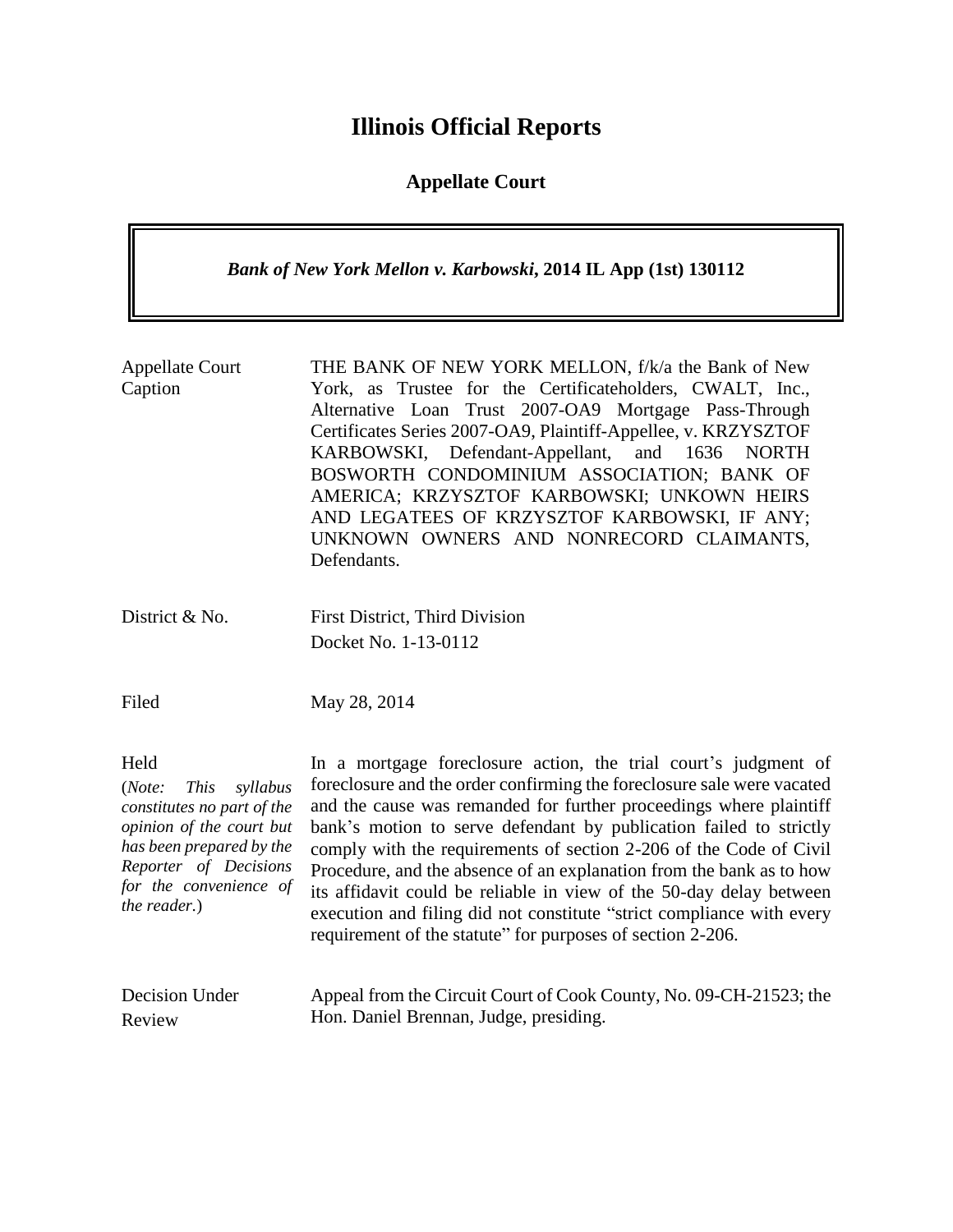| Judgment             | Reversed and remanded.                                                                                                           |
|----------------------|----------------------------------------------------------------------------------------------------------------------------------|
| Counsel on<br>Appeal | Kusper Law Group, Ltd., of Chicago (Stewart T. Kusper and Paul C.<br>Mallon, Jr., of counsel), for appellant.                    |
|                      | Wirbicki Law Group, LLC, of Chicago (Russell Wirbicki and James<br>A. Meece, of counsel), for appellee.                          |
| Panel                | JUSTICE MASON delivered the judgment of the court with opinion.<br>Presiding Justice Hyman and Justice Pucinski concurred in the |

## **OPINION**

judgment and opinion.

¶ 1 Defendant-appellee, Krzysztof Karbowski, appeals from orders entered by the circuit court of Cook County denying his motion to quash service by publication, entering a judgment of foreclosure and confirming the foreclosure sale. Karbowski contends that the affidavit submitted by Bank of New York Mellon (Bank) in support of its motion for leave to serve him by publication was not timely filed and was defective on its face and, therefore, his motion to quash service should have been granted. Karbowski further argues that because the circuit court did not acquire personal jurisdiction over him, its later orders entering a judgment of foreclosure and confirming the foreclosure sale are void and must be vacated. We agree and reverse.

### ¶ 2 BACKGROUND

¶ 3 On July 1, 2009, the Bank filed its complaint to foreclose a mortgage on a condominium owned by Karbowski and located at 1636 S. Bosworth, unit 4S in Chicago. Between July and September 2009, the Bank made dozens of attempts to serve Karbowski, both at the address of the property and elsewhere. Specifically, the Bank attempted to serve Karbowski at the property on July 7 and 23; at another address in Chicago on North Milwaukee Avenue on July 7, 23 and 30; at an address in Miami, Florida, on August 11; at 2201 Martin Lane in Northfield, Illinois, on August 14, 15, 16, 17, 18, 19, 20, 21, 22 and 23; and at various other locations in Chicago between October 9 and 17. According to the process server's affidavit, Karbowski's driver's license reflects the Florida address, he owns a vehicle registered to the address on North Milwaukee in Chicago and his social security number and credit file reflect the Northfield address. The affidavit also reflects that the process server was told that Karbowski did not reside in the condominium on Bosworth.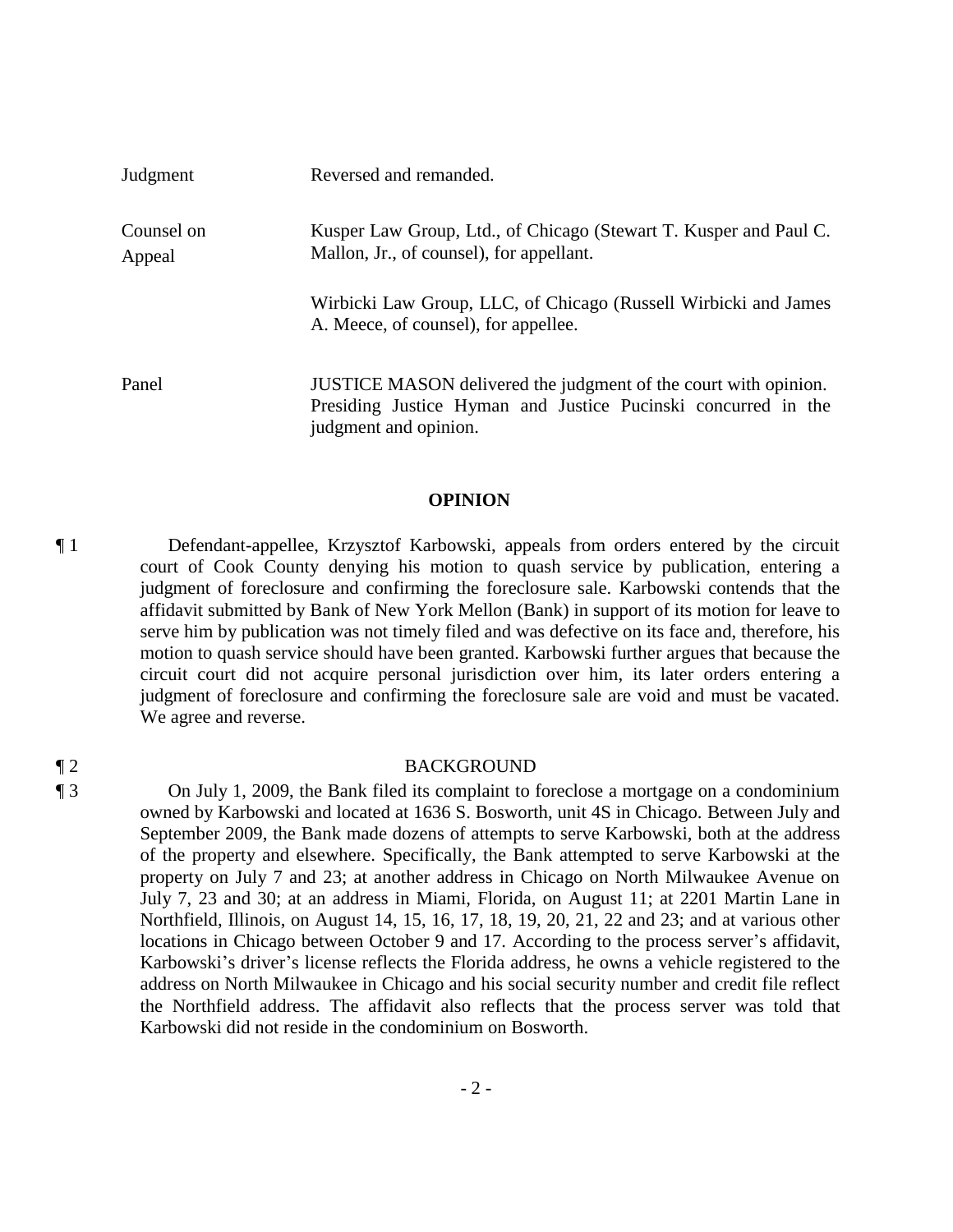- ¶ 4 On November 3, 2009, the Bank filed an affidavit for service by publication detailing the efforts it had made to locate and serve Karbowski. Although the affidavit was, according to the notary's seal, signed and sworn to on September 14, 2009, it recited efforts to locate Karbowski on September 23 and October 28, 2009, and attached the process server's affidavit referring to efforts to serve Karbowski as late as October 17. The affidavit also recited that Karbowski's last known address was the address of the property on Bosworth.
- ¶ 5 The trial court granted the Bank's motion to serve Karbowski by publication and notice was thereafter published in the *Chicago Daily Law Bulletin*. A copy of the notice was mailed by the clerk of the circuit court to Karbowski at the Bosworth address, but was returned as undeliverable. When Karbowski did not appear, the Bank obtained an order of default against him.
- ¶ 6 On February 9, 2010, the Bank moved for entry of a judgment of foreclosure and sale. Notice of this motion was sent to Karbowski at the Bosworth and Milwaukee Avenue addresses in Chicago as well as the Northfield address. The Bank's motion was granted and a judgment of foreclosure was entered.
- ¶ 7 Pursuant to the judgment of foreclosure, notice of the sale of the property was sent to Karbowski both at the Chicago and Northfield addresses. The sale was set for June 8, 2010. For reasons that do not appear of record, the sale was postponed and was ultimately scheduled for October 2011.
- ¶ 8 On October 27, 2011, prior to the sale, Karbowski filed an appearance and a motion to quash service alleging various defects in the affidavit supporting the motion for service by publication, including the recitation that his last known address was at the property and the nearly two-month delay between the time the affidavit was notarized on September 14, 2009 and November 3, 2009, the date the motion was filed. After Karbowski's motion was briefed and argued, the trial court denied the motion and entered an order confirming the sale on December 3, 2012. Karbowski timely appealed.

## ¶ 9 ANALYSIS

- ¶ 10 The parties disagree regarding the appropriate standard of review. The Bank contends that we should apply an abuse of discretion standard, inferring that the trial court made factual findings regarding the issues raised by Karbowski. But the record does not reflect that an evidentiary hearing was held or that the trial court relied on anything other than the written submissions of the parties and the arguments of counsel in reaching its ruling on the motion to quash. Under such circumstances, the *de novo* standard of review applies to a trial court's ruling on a motion raising jurisdictional issues. *Royal Extrusions Ltd v. Continental Window & Glass Corp.*, 349 Ill. App. 3d 642, 645 (2004).
- ¶ 11 The Bank first contends that we should not entertain Karbowski's arguments because he failed to file an affidavit in the trial court in support of his motion to quash service. Citing *First Bank & Trust Co. of O'Fallon v. King*, 311 Ill. App. 3d 1053 (2000), *Household Finance Corp. III v. Volpert*, 227 Ill. App. 3d 453 (1992), *Citimortgage, Inc. v. Cotton*, 2012 IL App (1st) 102438, and *American Chartered Bank v. USMDS, Inc.*, 2013 IL App (3d) 120397, the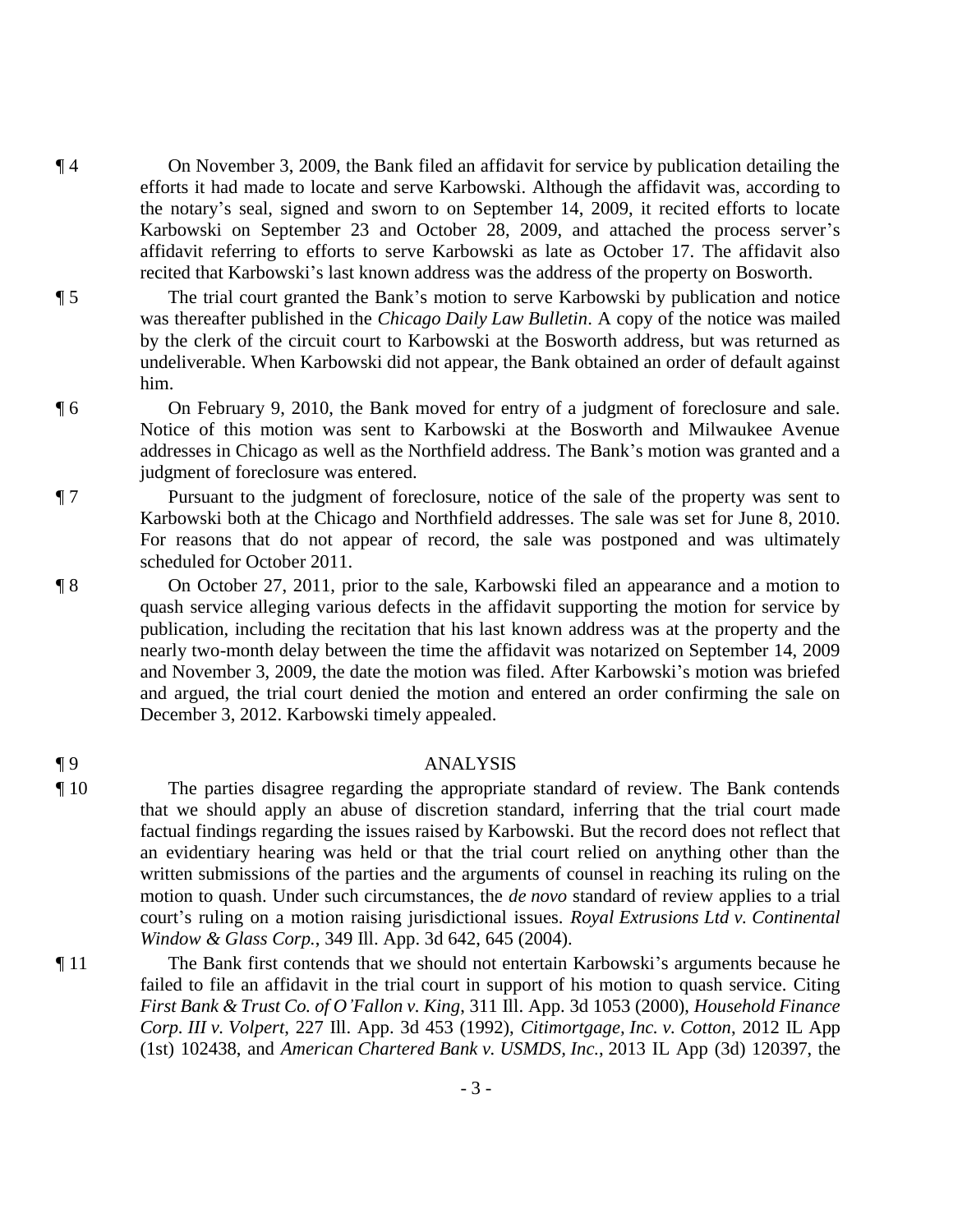Bank contends that an affidavit contesting the showing of due diligence in attempting to locate a defendant is a threshold requirement of any motion to quash service by publication. Yet, in each of these cases, the defendant raised a factual issue regarding the lender's representation that it exercised due diligence in attempting to locate the borrower. As Karbowski points out, his challenge to the court's jurisdiction focuses on defects on the face of the Bank's motion for service by publication; he does not contend that the Bank failed to exercise due diligence in attempting to serve him personally and, based on the facts recited above, it is clear that it did. See *City of Chicago v. Leakas*, 6 Ill. App. 3d 20, 27 (1972) (the "due inquiry" and "due diligence" provisions of section 2-206 [(735 ILCS 5/2-206 (West 2008))] require "an honest and well-directed effort to ascertain the whereabouts of a defendant by an inquiry as full as circumstances can permit"). Therefore, because Karbowski was not contesting the Bank's exercise of due diligence in attempting to locate him, it was unnecessary for him to file an affidavit in support of his motion to quash and we will consider the issues he raises on appeal.

¶ 12 Service of process serves the dual purposes of protecting a defendant's right to due process by allowing proper notification and an opportunity to be heard (*In re Dar. C.*, 2011 IL 111083, ¶ 61) and "vests jurisdiction in the court over the person whose rights are to be affected by the litigation" (*Equity Residential Properties Management Corp. v. Nasolo*, 364 Ill. App. 3d 26, 31 (2006)). Failure to effect service as required by law deprives a court of jurisdiction over the person and any default judgment based on defective service is void. *Id.* at 32. Specifically, a foreclosure judgment entered without service of process is void. *State Bank of Lake Zurich v. Thill*, 113 Ill. 2d 294, 308 (1986); *Deutsche Bank National Trust Co. v. Brewer*, 2012 IL App (1st) 111213, ¶ 15.

¶ 13 Section 2-206(a) of the Illinois Code of Civil Procedure provides for service by publication in cases involving property within the jurisdiction of the court. 735 ILCS 5/2-206(a) (West 2008). That section requires the filing of an affidavit showing that the defendant "on due inquiry cannot be found, or is concealed within this State, so that process cannot be served upon him or her, and stating the place of residence of the defendant, if known, or that upon diligent inquiry his or her place of residence cannot be ascertained." *Id.* Within 10 days of the first publication, the clerk of the court is required to send a copy of the published notice "by mail, addressed to each defendant whose place of residence is stated in such affidavit." *Id.* Although the Code contemplates service by publication, our court long ago recognized that such service is "an extraordinary means of serving notice–one unknown at the common law" and that, from the perspective of the person to be notified, it is the "least satisfactory method" of giving notice and "often it is no notice at all." *Public Taxi Service, Inc. v. Aryton*, 15 Ill. App. 3d 706, 713 (1973). A party defending notice by publication "must show a strict compliance with every requirement of the statute." *Illinois Valley Bank v. Newman*, 351 Ill. 380, 383 (1933). We examine the claimed deficiencies in the service in this case with these principles in mind.

¶ 14 Karbowski first contends that the error in the Bank's affidavit listing his last known address as the address of the property instead of the Northfield address requires reversal. We disagree.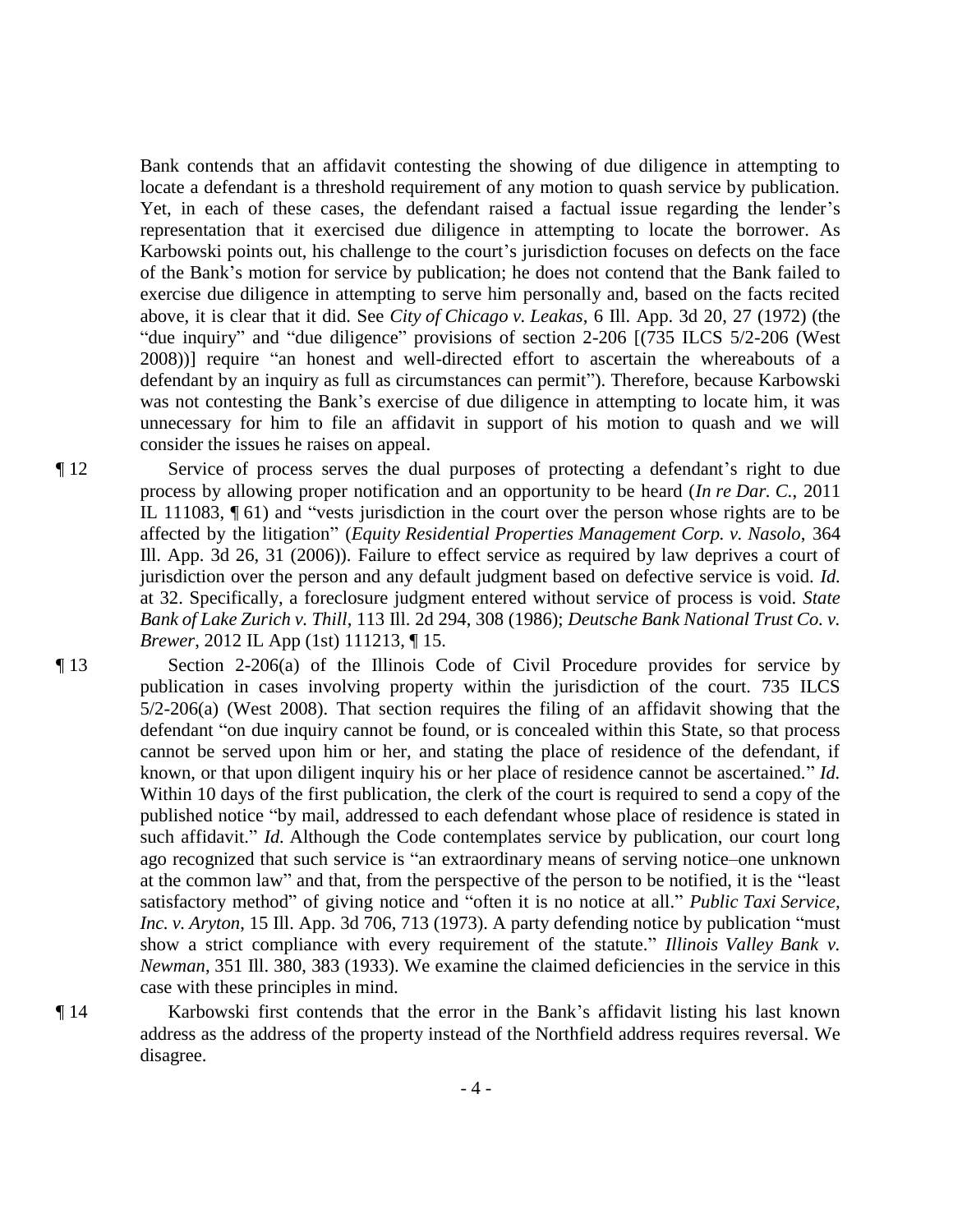- ¶ 15 Although Karbowski argues that the Bank knew he did not reside at the property, he points only to the hearsay recitation in the process server's affidavit that a third party told the process server Karbowski did not live there. The note and mortgage attached to the Bank's complaint do not reflect any address other than the property address for Karbowski. And while a "Family Rider" to the mortgage deleted Karbowski's obligation under the mortgage to occupy the property, the notice provisions of the mortgage designate the property address as the notice address for Karbowski unless Karbowski "has designated a substitute notice address by notice" to the Bank. Karbowski provided the trial court with no evidence that he had designated a substitute notice address.
- ¶ 16 Further, Karbowski's motion to quash did not affirmatively represent where he lives and, in particular, did not admit he lives at the Northfield address, where the Bank attempted to effect personal service on more than a dozen occasions. He argues only that because the Bank's investigation found that his social security number and credit information were associated with the Northfield address, the Bank's representation that the Bosworth address was his last known address was "false." Under the facts of this case, where the borrower challenges the accuracy of the representation of his last known address but fails to provide the court with competent evidence substantiating the claimed error, he has not provided a sufficient basis for challenging service by publication. Therefore, we find that this issue provides no basis for reversal.
- ¶ 17 Karbowski also contends that the affidavit relied on by the Bank in support of its motion for service by publication was stale, having been executed 50 days prior to the filing of the Bank's motion. As noted, the notary's seal affixed to the affidavit recited that it was signed and sworn to on September 14, 2009, and the Bank's motion for service by publication was not filed until November 3, 2009.
- ¶ 18 Section 2-206 does not prescribe any time limits for determining whether a plaintiff's efforts to locate a defendant are sufficient to warrant service by publication. Common sense dictates, however, that an affidavit that recites efforts to locate a party occurring a substantial period of time prior to the filing of the motion to serve by publication may not be sufficient to establish the due diligence required.
- ¶ 19 Very few reported authorities–none of them very recent–have addressed timeliness issues regarding affidavits in support of service by publication. Karbowski cites *Illinois Valley Bank v. Newman*, 351 Ill. 380 (1933), in support of his contention that the 50-day delay between the execution of the affidavit and the filing of the Bank's motion precluded the Bank from establishing due diligence in its efforts to locate and serve him. In *Newman*, the plaintiff bank relied on an affidavit executed nearly 10 months prior to the first notice by publication. Determining that the delay rendered the ensuing publication insufficient to confer personal jurisdiction over the defendants, the supreme court commented:
	- "A party claiming the benefit of a decree upon constructive service must show a strict compliance with every requirement of the statute, and nothing else will invest the court with jurisdiction or give validity to a decree when the same is called in question in a direct proceeding." *Id.* at 383.

- 5 -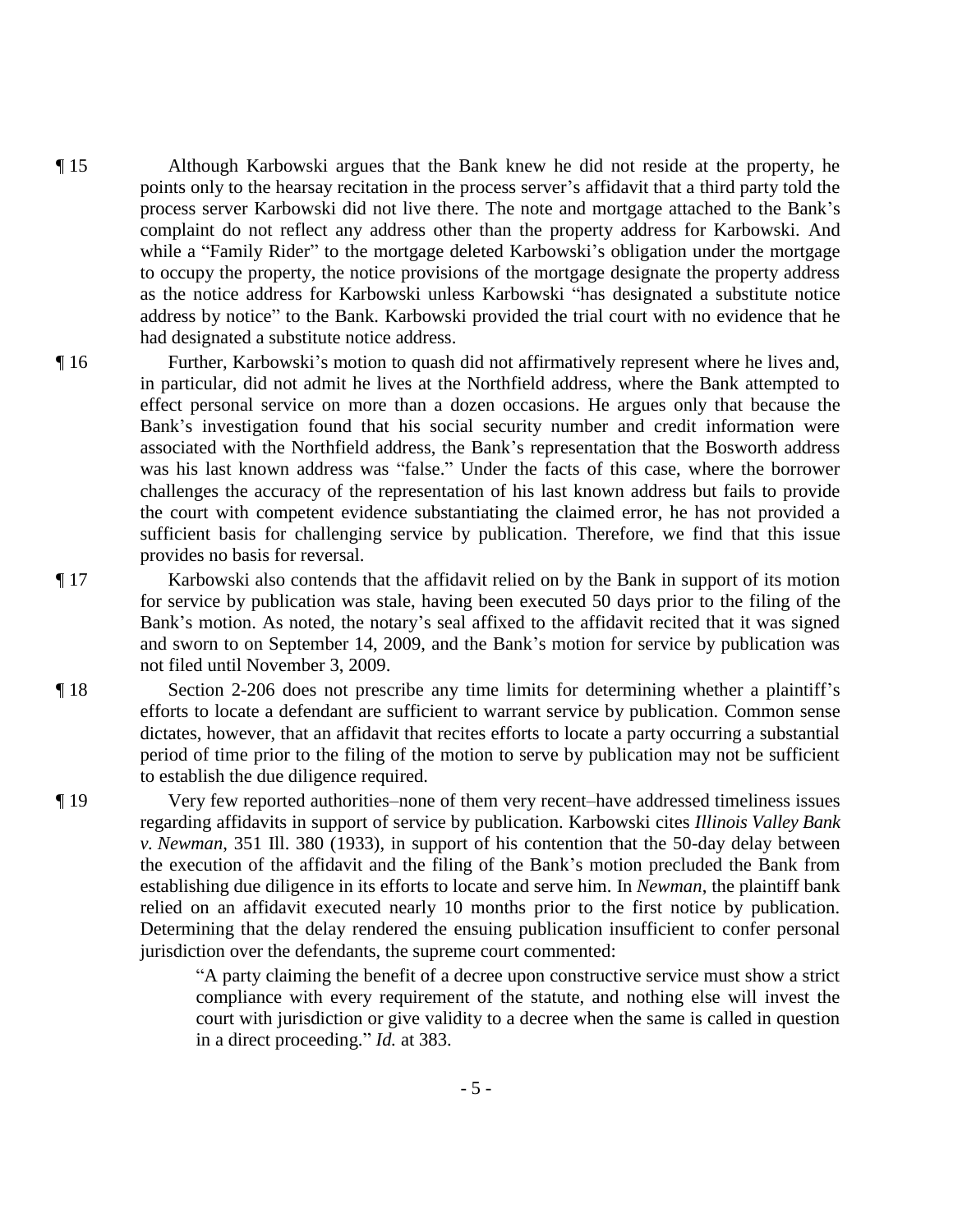- ¶ 20 The *Newman* court quoted at length from another decision of the supreme court from 1866, *Campbell v. McCahan*, 41 Ill. 45 (1866). In *Campbell*, there was a 20-day delay between the execution of the affidavit in support of the motion to serve by publication and the filing of the motion. Finding the delay unreasonable, the court observed that "[i]t may be difficult to determine what is a reasonable time within which the affidavit must be filed after it is sworn to; but that must depend on the circumstances of each case." *Id.* at 49. Under the circumstances in *Campbell*, the court determined that the delay of 20 days in transmitting the affidavit from an adjoining county was unreasonable even allowing for "the irregularity of the post or delays of messengers" and, as a consequence, "[t]his affidavit \*\*\* was made too long before it was filed, to authorize the publication." *Id.* See also *Lakin v. Wood*, 343 Ill. App. 372, 377 (1951) (affidavit of nonresidence filed 11 days prior to the filing of the complaint did not "show a strict and literal compliance with the statute").
- ¶ 21 On its face, the affidavit in this case reflects a 50-day delay between its execution and filing. If in 1866, when parties relied on mail or messenger delivery via horseback, a 20-day delay defeated the showing of due diligence required to justify service by publication, it would seem obvious that a 50-day delay nearly 150 years later in the age of instant information should suffer the same fate.
- ¶ 22 The Bank argues that calculation of the delay measured from the September 14 date of the notarization of the affidavit overlooks the substance of the affidavit, including representations by the Bank's counsel of efforts made to locate Karbowski as late as October 28 and the process server's affidavit reflecting attempts to serve Karbowski in October. Measured from the last date listed in the affidavit filed by the Bank's counsel–October 28, 2009–the Bank contends that, in fact, there was only a six-day delay between the date the affidavit was executed and November 3, the date the affidavit was filed.
- ¶ 23 But the Bank's position highlights yet another problem. The Bank does not explain how a trial court can rely on the substance of an affidavit that is at odds with the notary's seal. While it might be that the September 14 date was perhaps copied from an earlier version of the affidavit and that it was a scrivener's error that the Bank could have corrected in the trial court, the fact is it was not corrected. Therefore, on this record, we have no way of knowing the correct date the affidavit was executed and notarized, just that it must have been on some date between October 28 and November 3. This is not "strict compliance with every requirement of the statute" (*Newman*, 351 Ill. at 383) and, therefore, the order denying Karbowski's motion to quash must be reversed and the judgment of foreclosure and order confirming the sale must be vacated.
- ¶ 24 The Bank raises a final issue regarding Karbowski's knowledge of the pendency of the foreclosure proceedings and his claimed "waiver" of his objections to jurisdiction, attaching as a "supplementary record" materials that were not provided to the trial court or considered by it in connection with Karbowski's motion to quash. The extraneous materials are dated well before the briefing on Karbowski's motion to quash and the Bank offers no reason why its arguments based on these materials were not presented to the trial court. We previously granted Karbowski's motion to strike these materials and arguments based on them contained
	- 6 -